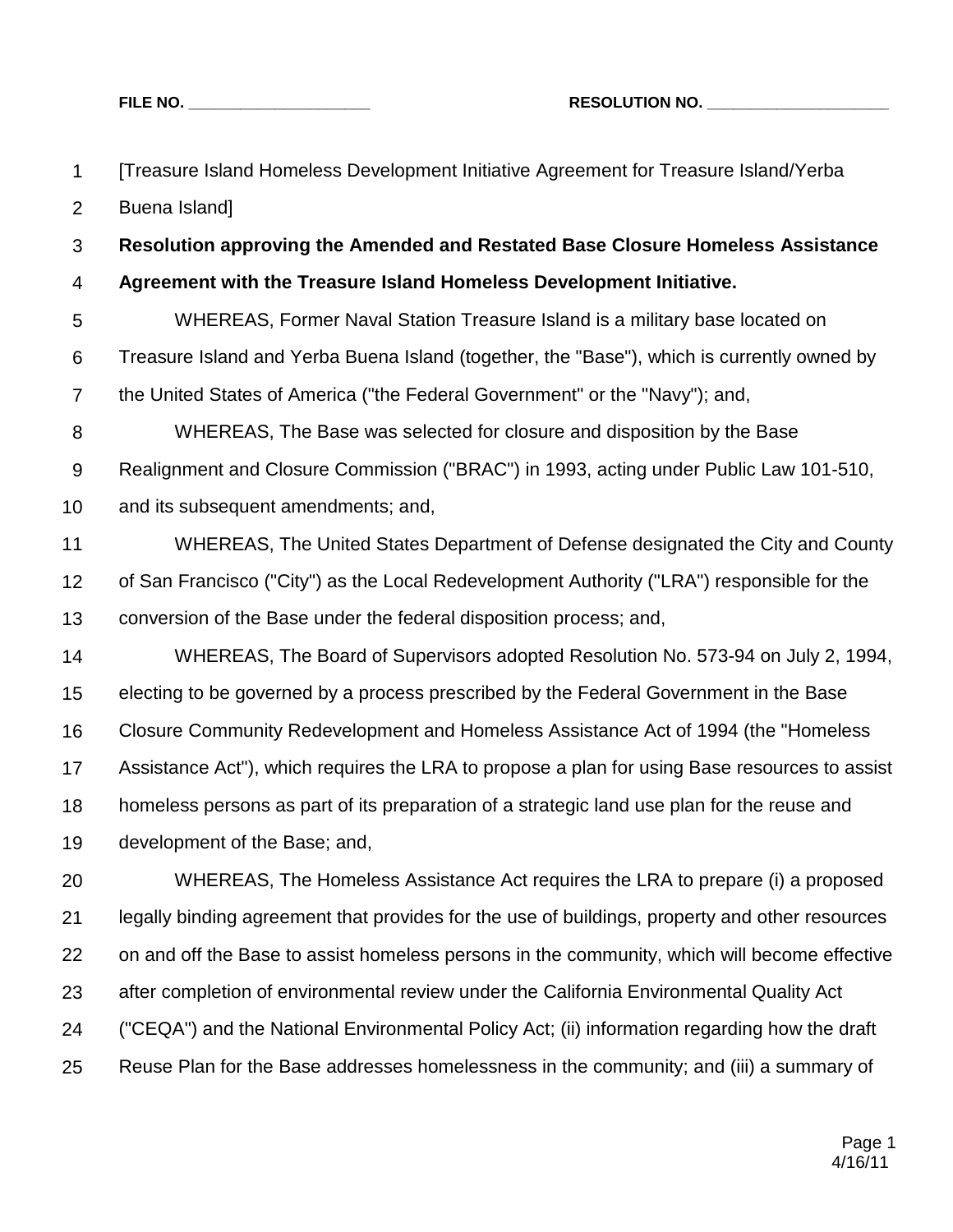1 2 public comments regarding the above-mentioned documents (collectively, the "Homeless Assistance Submission"); and,

3 4 5 6 7 WHEREAS, The Treasure Island Homeless Development Initiative ("TIHDI") is a collaborative, consisting of non-profit organizations ("TIHDI Member Organizations"), that was formed in June 1994 for the purpose of utilizing the structural and economic development resources of the Base to fill gaps in the continuum of care for homeless individuals and families in the City; and,

8 9 10 WHEREAS, TIHDI submitted a Notice of Interest to the LRA on November 1, 1995 requesting the use of certain buildings on the Base and proposing various programs on the Base to serve homeless and economically disadvantaged persons; and,

11 12 13 14 15 16 17 18 19 WHEREAS, In 1996, the City and TIHDI negotiated a Base Closure Homeless Assistance Agreement and Option to Lease Real Property (the "Homeless Assistance Agreement") as part of the Homeless Assistance Submission, which describes the terms under which TIHDI and TIHDI Member Organizations (i) could utilize up to 375 units of existing former military housing on an interim basis, (ii) would be granted certain rights to new housing opportunities as part of the reuse and development of the Base, (iii) would receive certain rights to economic development opportunities, (iv) would participate in a permanent employment program related to activities on the Base, and (v) could receive certain financial support and facilities; and,

20 21 22 23 24 WHEREAS, The Board of Supervisors adopted Resolution No. 672-96 on July 25, 1996, endorsing a draft Reuse Plan for the Base and authorizing the submission of the draft Reuse Plan and the Homeless Assistance Submission to the Department of Defense and the United States Department of Housing and Urban Development ("HUD") as required under the Homeless Assistance Act; and,

25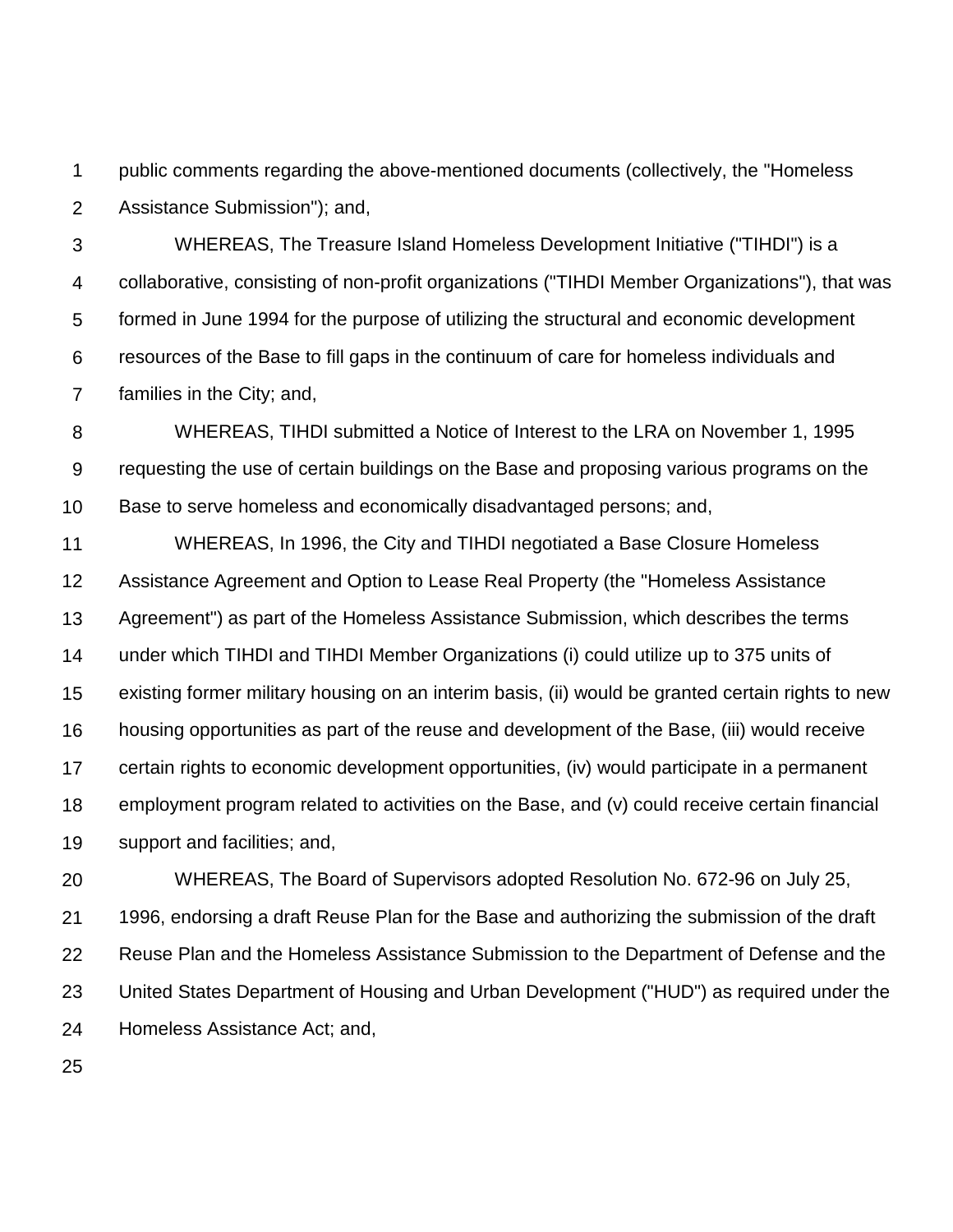1 2 WHEREAS, HUD approved the draft Reuse Plan and the Homeless Assistance Submission on November 26, 1996; and,

3 4 5 6 WHEREAS, On June 13, 1997, the Board of Supervisors adopted Resolution No. 566- 97 endorsing an amendment to the Homeless Assistance Agreement to allow for the transfer of certain Navy personal property to TIHDI, and the Homeless Assistance Agreement, as amended, is referred to in this Resolution as the "1996 TIHDI Agreement"; and,

7 8 9 WHEREAS, In 1997, the Base closed and the Treasure Island Development Authority ("TIDA") was created to replace the City as the LRA and to serve as a single entity responsible for the reuse and development of the Base; and,

10 11 12 13 14 15 16 17 WHEREAS, Under the Treasure Island Conversion Act of 1997, which amended Section 33492.5 of the California Health and Safety Code and added Section 2.1 to Chapter 1333 of the Statutes of 1968 (the "Conversion Act"), the California Legislature (i) granted to the Board of Supervisors the authority to designate TIDA as a redevelopment agency under California Community Redevelopment Law with authority over the Base; and (ii) with respect to those portions of the Base that are subject to the public trust for commerce, navigation and fisheries (the "Public Trust"), vested in TIDA the authority to administer the Public Trust as to such property in accordance with the terms of the Conversion Act; and,

18 19 20 21 WHEREAS, Under the Conversion Act and TIDA's Articles of Incorporation and Bylaws, TIDA, acting by and through its Board of Directors (the "TIDA Board"), has the power, subject to applicable laws, to sell, lease, exchange, transfer, convey or otherwise grant interests in or rights to use or occupy all or any portion of the Base; and,

22 23 24 25 WHEREAS, After a competitive bid process, the TIDA Board selected Treasure Island Community Development, LLC ("TICD") as the proposed master developer of the Base and entered into exclusive negotiations with TICD relating to a Disposition and Development Agreement ("TICD DDA") and other transaction documents; and,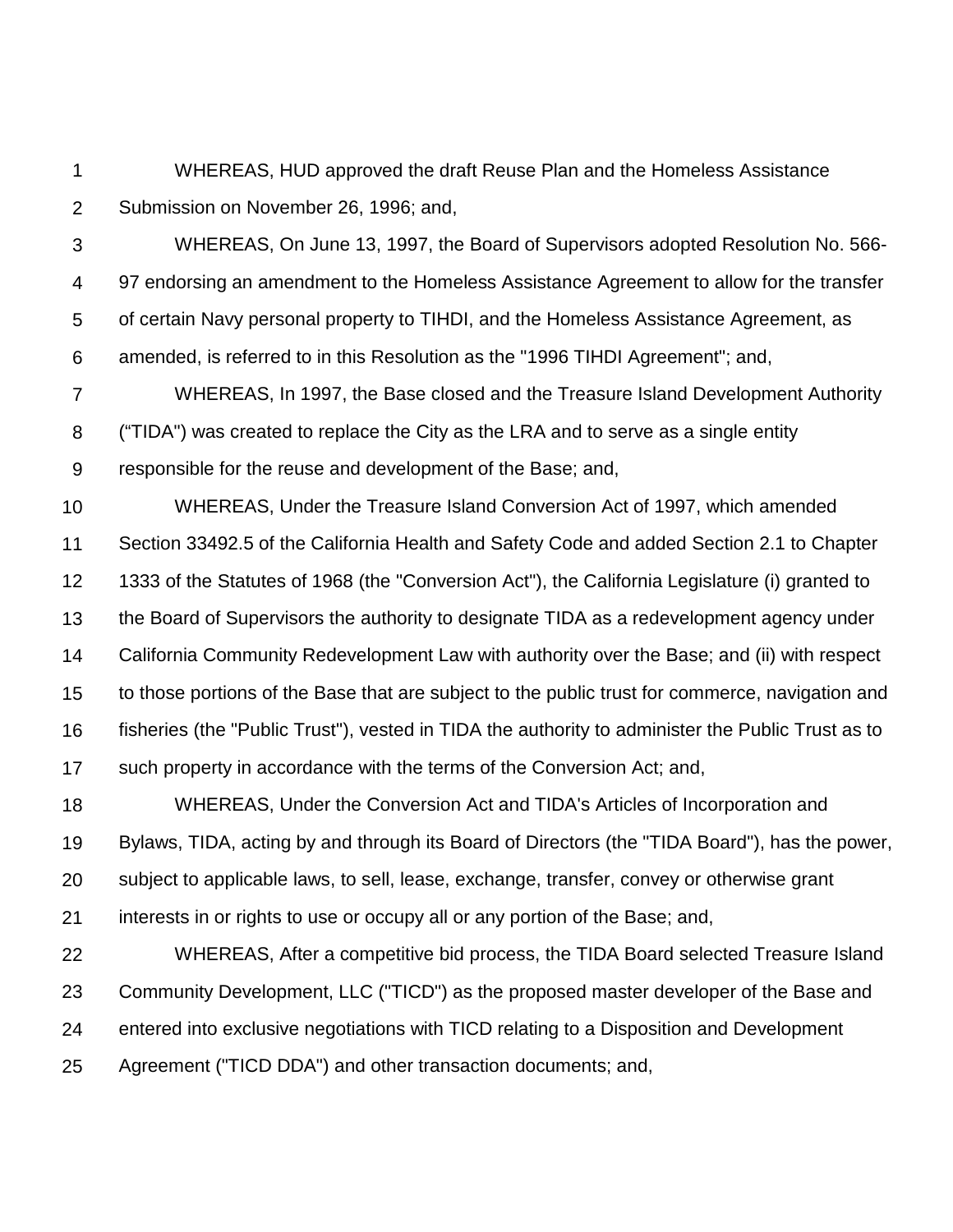1 2 3 4 5 6 7 8 9 10 11 12 13 14 15 WHEREAS, Since endorsement of the Reuse Plan and selection of TICD as the proposed master developer, TIDA has undertaken an extensive public process to further refine the land use plan for the Base, which has included over 220 public meetings before the TIDA Board, the Treasure Island/Yerba Buena Island Citizens Advisory Board ("CAB"), the Board of Supervisors, the Planning Commission, and in other public forums; and, WHEREAS, In 2006, a Development Plan and Term Sheet for the Redevelopment of Naval Station Treasure Island (as amended from time to time, the "Updated Development Plan") between TIDA and TICD was endorsed by the CAB, the TIDA Board and the Board of Supervisors, which, among other things, (i) describes the updated land use plan for the Base, (ii) describes the basic terms of the proposed TICD DDA, and (iii) addresses how the terms of the 1996 TIHDI Agreement are intended to be incorporated into the proposed reuse and development of the Base (the "Project"); and, WHEREAS, TIDA has negotiated an Economic Development Conveyance Memorandum of Agreement with the Navy for the transfer of the Base to TIDA as the designated LRA; and,

16 17 18 19 20 21 22 23 WHEREAS, TIDA and TIHDI have implemented significant policies of the 1996 TIHDI Agreement through (i) interim subleases between TIDA and TIHDI or TIHDI Member Organizations for TIHDI administrative space, the childcare center and 250 existing housing units on Treasure Island; (ii) contracts between TIDA and TIHDI Member Organizations for landscaping, janitorial and other services; (iii) the creation of the TIHDI Job Broker Program; and (iv) the formation of a joint venture among TIHDI, Toolworks (a TIHDI Member Organization) and Wine Valley Catering to manage TIDA's special events venues at the Base; and,

24

25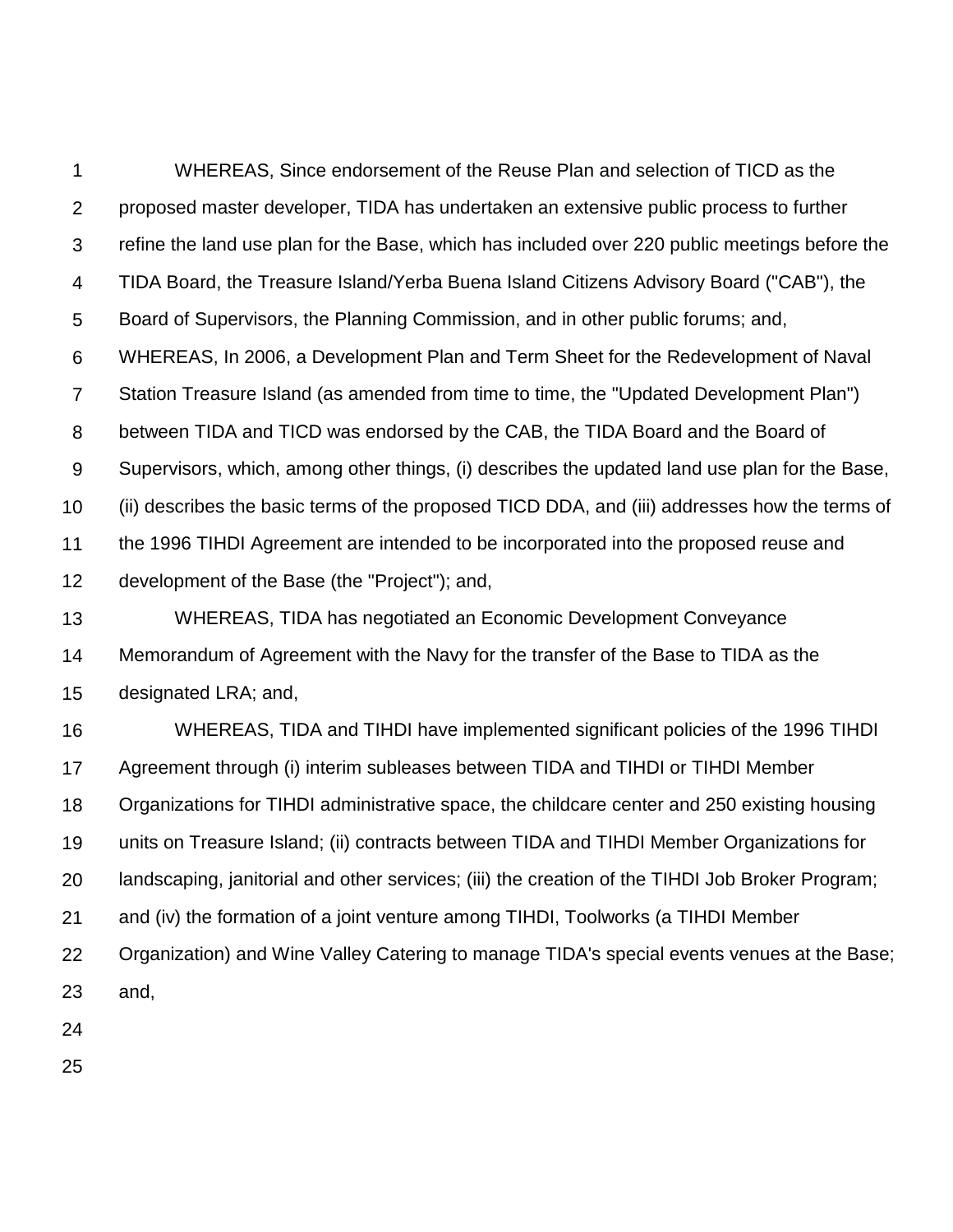1 2 3 4 5 6 7 8 9 10 11 12 13 14 15 16 17 18 19 20 21 22 23 24 25 WHEREAS, In 2010, the Board of Supervisors unanimously endorsed a Term Sheet between TIDA and TIHDI for the Amended and Restated Base Closure Homeless Assistance Agreement (the "TIHDI Term Sheet"), attached as Exhibit A to this Resolution; and, WHEREAS, The TIHDI Term Sheet was the basis for the parties' negotiation of an amendment and restatement of the 1996 TIHDI Agreement (the "Amended and Restated TIHDI Agreement" or "TIHDI Agreement") that outlines TIHDI's participation in the development project via housing, economic development and support components and, among other things, reflects the updated land use plan, development program, housing plan and financing plan described in the TICD DDA and other terms negotiated between TIDA and TIHDI, a copy of which is attached hereto as Exhibit A, and incorporated herein by reference; and, WHEREAS, The proposed TIHDI Agreement is consistent with the TIHDI Term Sheet as well as the proposed development program and economic assumptions included in the TICD DDA and TIHDI's current interim uses and activities on the Base; and, WHEREAS, The TIHDI Agreement was presented to the CAB at duly noticed public meetings on March 22, 2011 and \_\_\_\_\_\_\_\_\_\_\_\_\_\_\_\_, 2011, and on \_\_\_\_\_\_\_\_\_\_\_\_\_\_\_\_, 2011 the CAB voted to recommend the TIHDI Agreement; and, WHEREAS, On  $\mu$ , 2011, the Planning Commission by Motion No. \_\_\_\_\_\_\_\_\_\_\_\_\_\_\_ and the TIDA Board of Directors by Resolution No. \_\_\_\_\_\_\_\_\_\_\_\_\_\_\_, as co-lead agencies, certified the completion of the Final Environmental Impact Report for the Project, of which the TIHDI Agreement forms a part; and, WHEREAS, On \_\_\_\_\_\_\_\_\_\_\_\_\_\_, 2011, the TIDA Board, by Resolution No. \_\_\_\_\_\_\_\_\_\_\_\_\_\_\_, adopted environmental findings pursuant to the California Environmental Quality Act ("CEQA") with respect to approval of the Project, including a mitigation monitoring and reporting program and a statement of overriding considerations; now, therefore, be it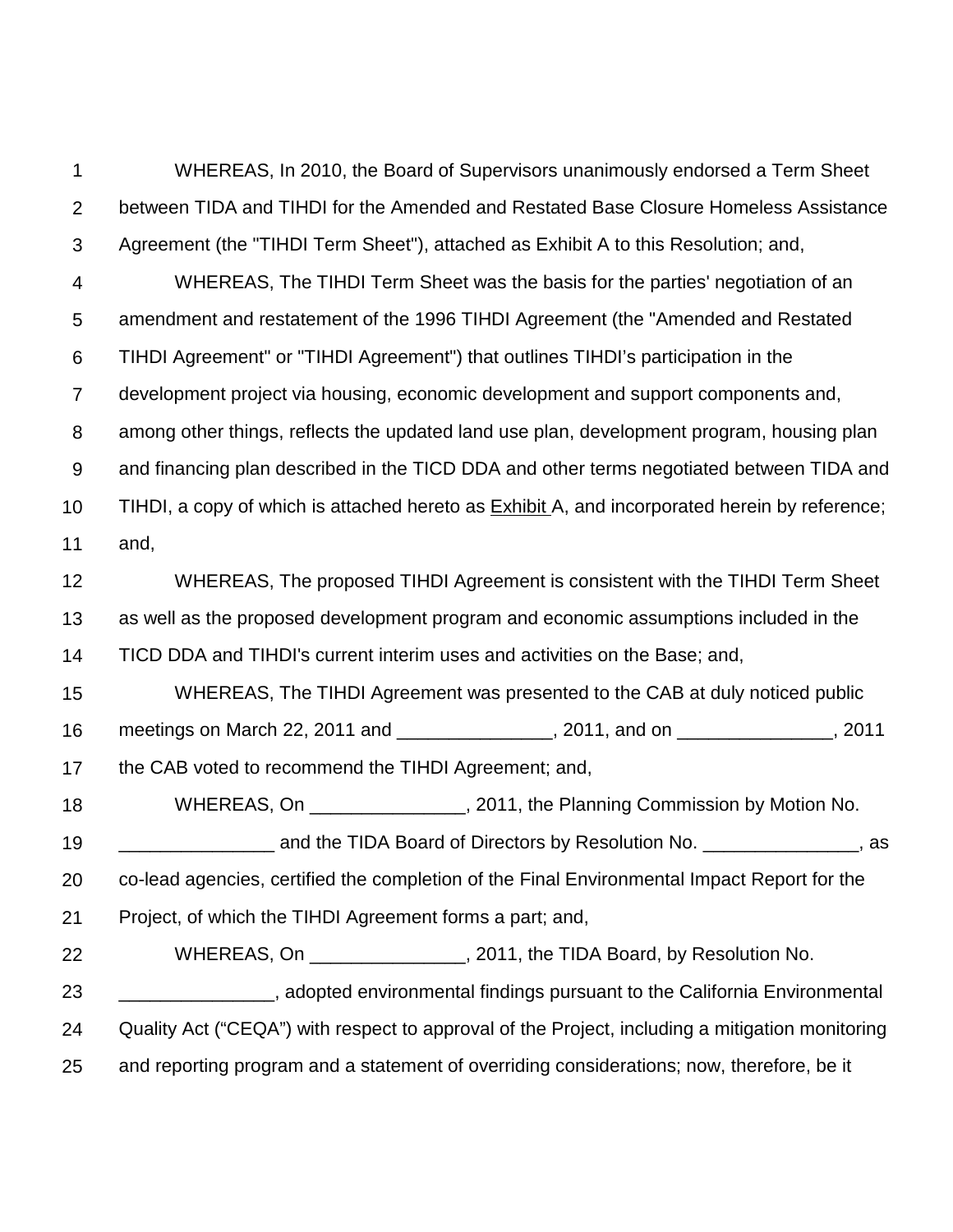1 2 3 4 RESOLVED, That the Board of DIrectors hereby approves the TIHDI Agreement and authorizes the Redevelopment Director for TIDA ("Director") to execute, deliver and perform the TIHDI Agreement, subject to obtaining the Board of Supervisors' approval of the TIHDI Agreement; and, be it

5 6 7 8 9 10 11 12 13 14 FURTHER RESOLVED, That the Board of DIrectors authorizes the Director, prior to execution of the TIHDI Agreement, to make changes and take any and all steps, including but not limited to, the attachment of exhibits and the making of corrections, as the Director determines, in consultation with the City Attorney, are necessary or appropriate to consummate the TIHDI Agreement in accordance with this Resolution; provided, however, that such changes and steps do not materially decrease the benefits to or materially increase the obligations or liabilities of TIDA, and are in compliance with all applicable laws; and, be it FURTHER RESOLVED, That all actions heretofore taken by TIDA and its officers, employees, and agents with respect to the TIHDI Agreement are hereby approved, confirmed and ratified; and, be it

15 16 17 18 19 20 FURTHER RESOLVED, That the Board of Directors authorizes and urges all officers, employees, and agents of TIDA and the City to take any and all steps as they deem necessary or appropriate, to the extent permitted by applicable law, in order to consummate the TIHDI Agreement in accordance with this Resolution, including execution of subsequent documents, or to otherwise effectuate the purpose and intent of this Resolution and TIDA's performance under the TIHDI Agreement; and, be it

21 22 23 24 25 FURTHER RESOLVED, That the Board of DIrectors authorizes the Director to enter into any amendments or modifications to the TIHDI Agreement that the Director determines, in consultation with the City Attorney, are in the best interest of TIDA, do not materially decrease the benefits to or materially increase the obligations or liabilities of TIDA, and are in compliance with all applicable laws.